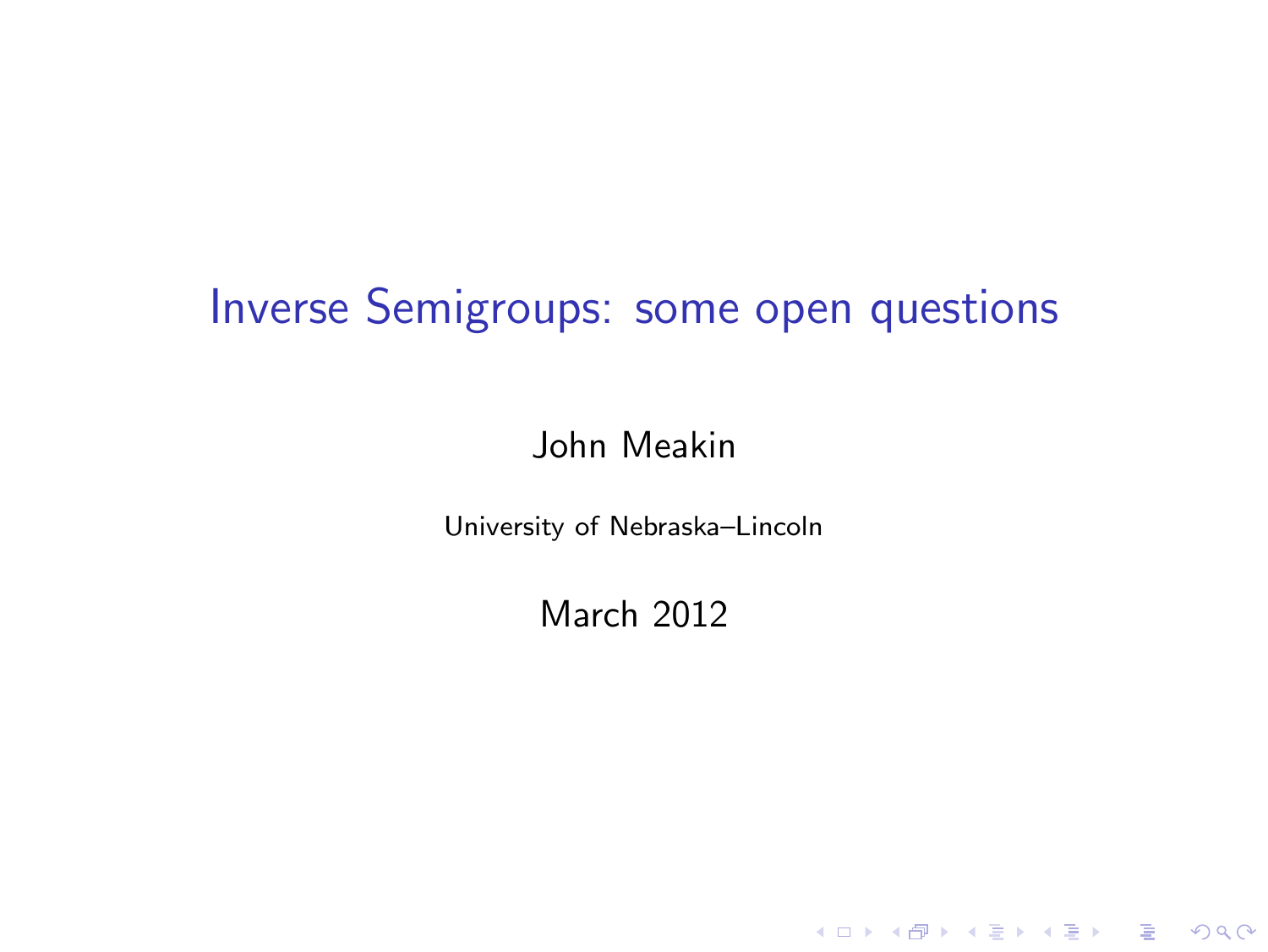### Six Problems

Problem 1: Does every finite inverse semigroup admit a finite F-inverse cover?

Problem 2: Is the word problem decidable for all one-relation semigroups?

Problem 3: Is the word problem decidable for one-relator monoids of the form  $M = Inv\langle X : w = 1 \rangle$  where w is cyclically reduced?

Problem 4: Is the prefix membership problem decidable for all cyclically reduced words?

Problem 5: When is the word problem for amalgamated free products of inverse semigroups decidable?

Problem 6: Is the consistency problem for single variable equations in free inverse monoids decidable?

**YO A REPART ARM ADD**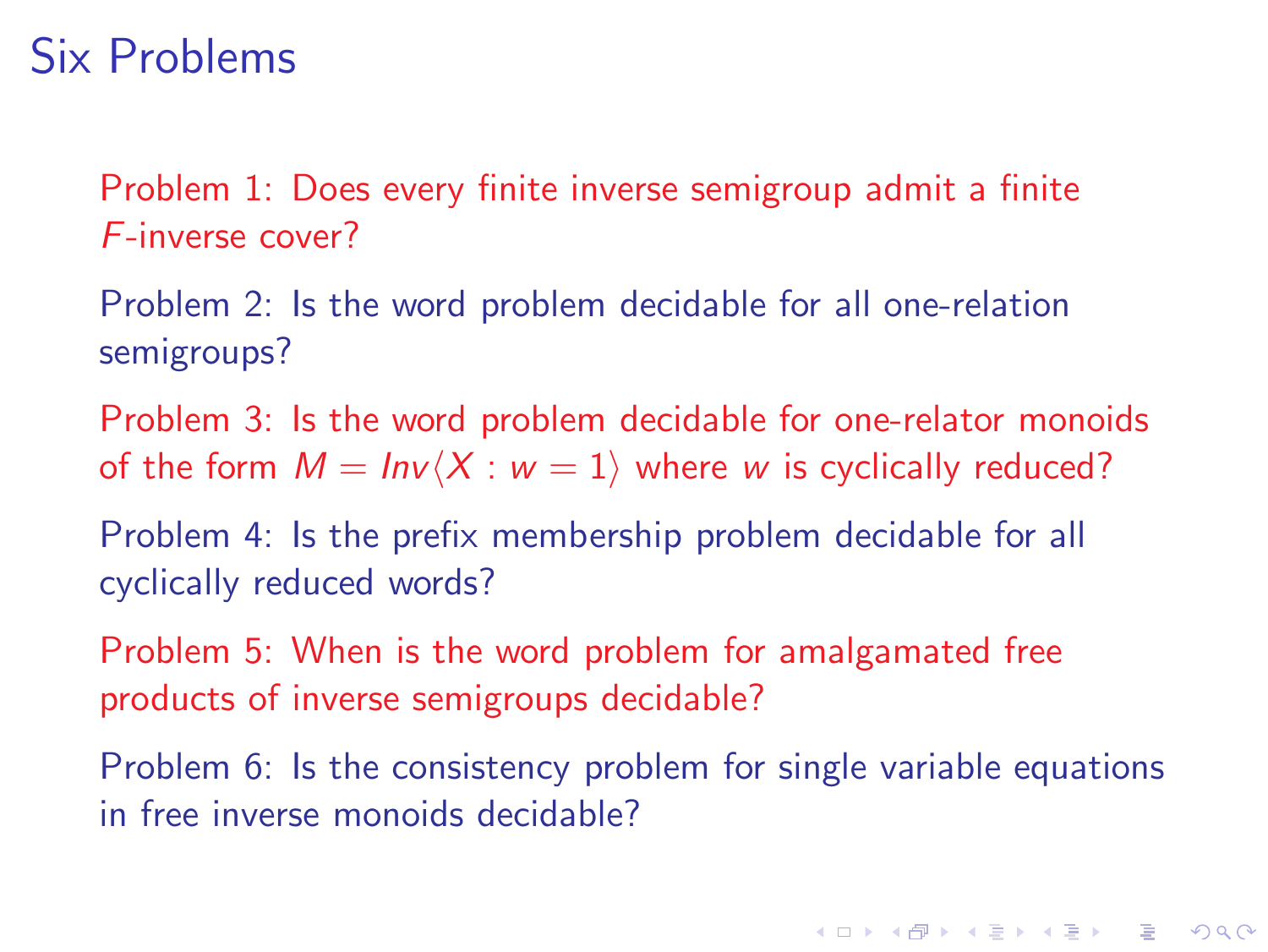#### Inverse semigroups

An inverse semigroup is a semigroup S with the property that for each  $a \in S$  there is a unique element  $a^{-1} \in S$  such that

$$
a = aa^{-1}a
$$
 and  $a^{-1} = a^{-1}aa^{-1}$ 

Inverse semigroups may be viewed as semigroups of partial injections between subsets of a set (or partial isometries of a Hilbert space or isomorphisms between subalgebras of some algebraic structure etc).

They may be characterized as regular semigroups whose idempotents commute. The set  $E(S)$  of idempotents of an inverse semigroup S forms a (lower) semilattice with respect to  $e \wedge f = ef$ for all  $e, f \in E(S)$ .

An inverse semigroup  $S$  comes equipped with a natural partial order defined by  $a \leq b$  iff there exists  $e \in E(S)$  such that  $a = eb$ .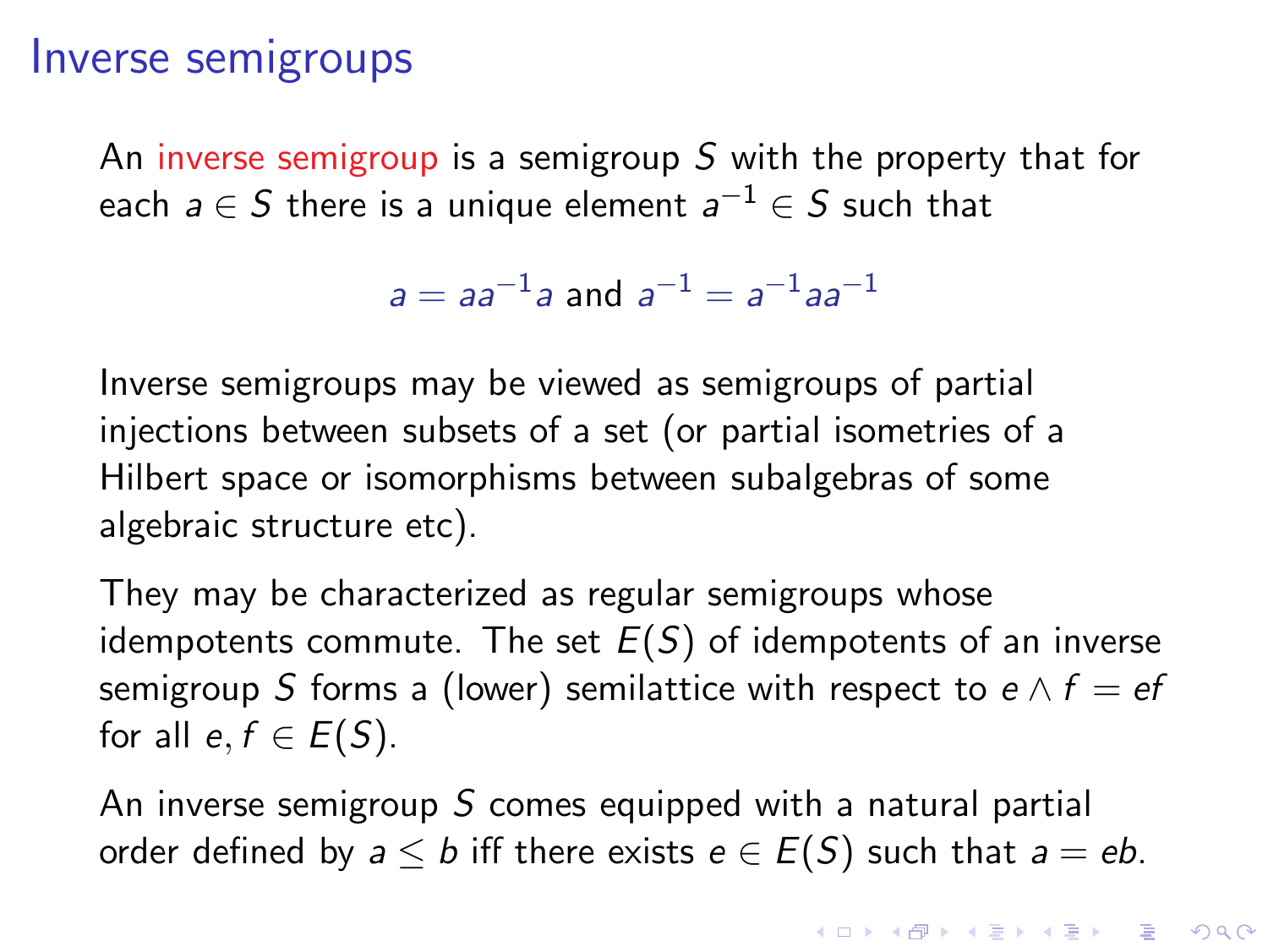#### Free Inverse Monoids

Inverse monoids form variety of algebras defined by the identities:

$$
1a = a1 = a; (ab)c = a(bc); aa^{-1}a = a; (a^{-1})^{-1} = a;
$$
  

$$
(ab)^{-1} = b^{-1}a^{-1}, aa^{-1}bb^{-1} = bb^{-1}aa^{-1}
$$

It follows that free inverse semigroups (monoids) exist. We will denote the free inverse monoid on a set  $X$  by  $FIM(X)$ . Thus  $\mathsf{FIM}(X)$  is the quotient of the free monoid  $(X \cup X^{-1})^*$  obtained by factoring out the congruence generated by the identities above.

The structure of free inverse monoids was determined independently by Scheiblich and Munn in the 1970's. Scheiblich's approach was a precursor to McAlister's beautiful work on E-unitary inverse semigroups and Munn's approach lends itself to a pleasant solution to the word problem for  $FIM(X)$  and is a precursor to the theory of presentations of inverse monoids by generators and relations.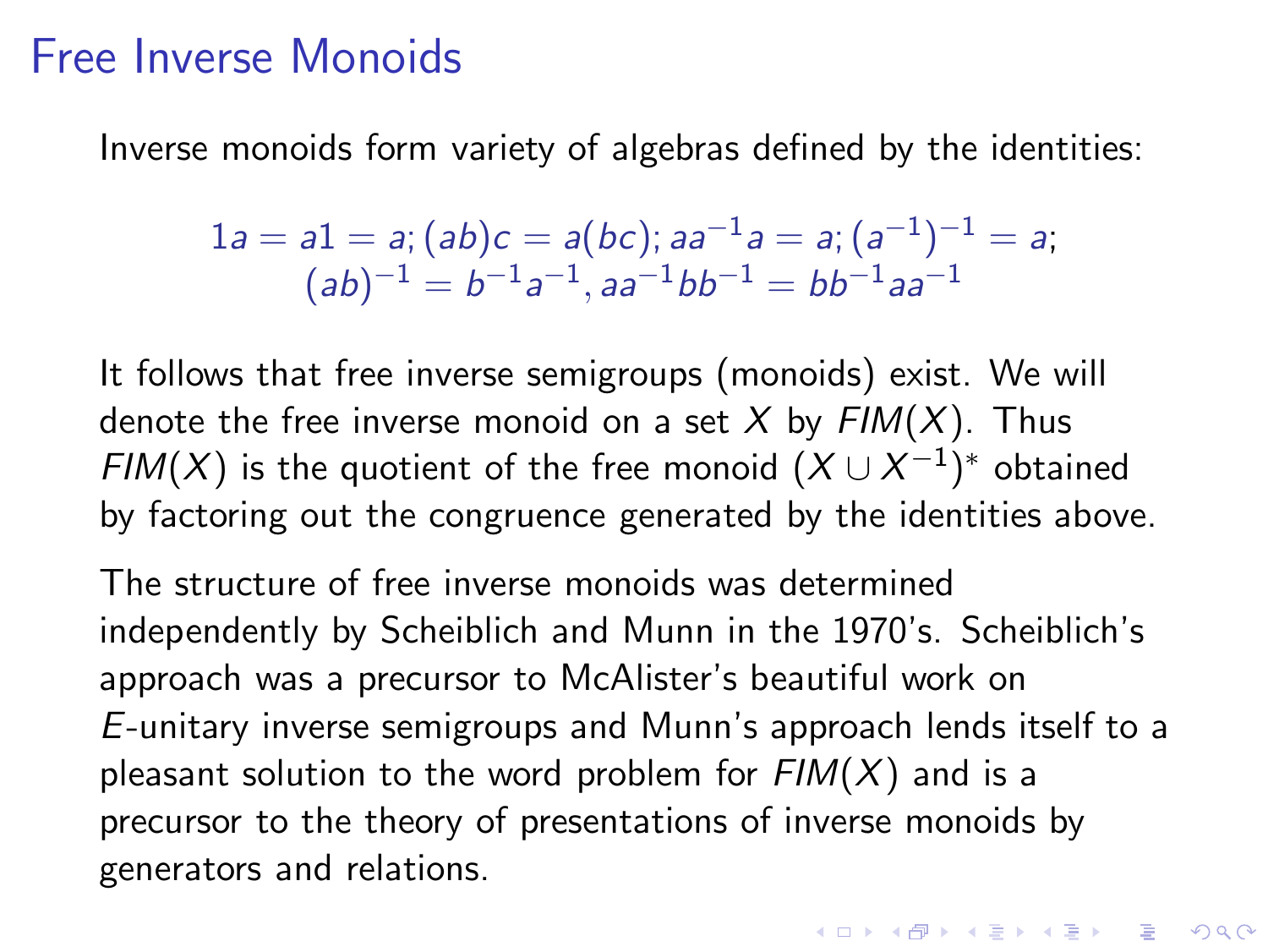#### Munn trees

Denote by  $FG(X)$  the free group on X and by  $\Gamma(X)$  the Cayley graph of  $(\mathit{FG}(X),\emptyset)$ . For each word  $w\in (X\cup X^{-1})^*$ , denote by  $MT(w)$  the finite subtree of the tree  $\Gamma(X)$  obtained by reading the word w as the label of a path in  $\Gamma(X)$ , starting at 1. Thus, for example, if  $w = a a^{-1} b b^{-1} b a^{-1} a b b^{-1}$ , then  $M \mathcal{T}(w)$  is the tree pictured below.



**YO A REPART ARM ADD**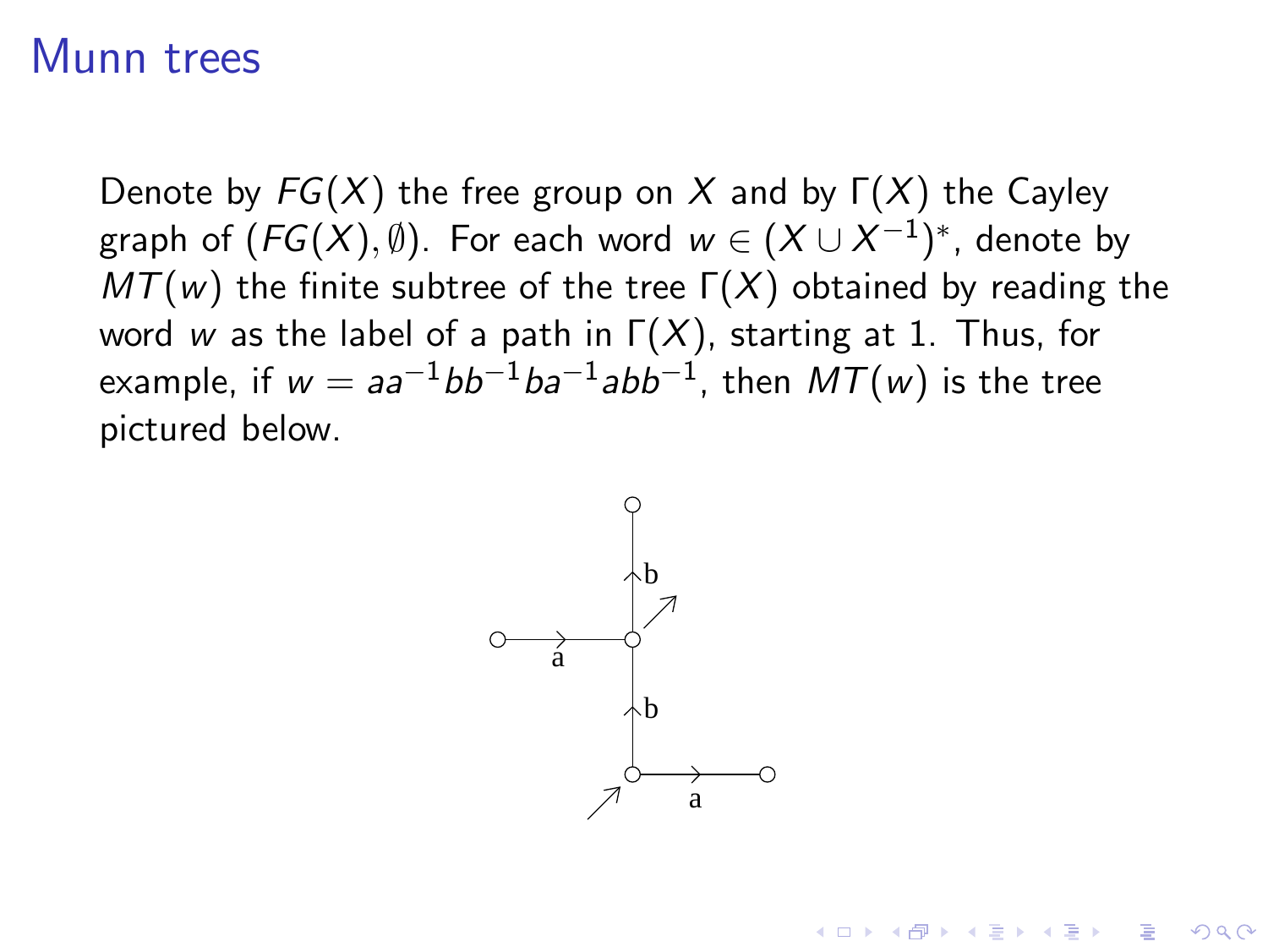# The word problem for  $FIM(X)$

One may view  $MT(w)$  as a birooted tree, with initial root 1 and terminal root  $r(w)$ , the reduced form of the word w in the usual group-theoretic sense. Munn's solution to the word problem in  $FIM(X)$  may be stated in the following form.

#### Theorem

(Munn) If 
$$
u, v \in (X \cup X^{-1})^*
$$
, then  $u = v$  in  $FIN(X)$  iff  $MT(u) = MT(v)$  and  $r(u) = r(v)$ .

Elements of  $FIM(X)$  may be viewed as pairs  $(MT(w), r(w))$ . Multiplication in  $FIM(X)$  is performed as follows. If  $u, v \in (X \cup X^{-1})^*$ , then  $MT(uv) = MT(u) \cup r(u)$ .  $MT(v)$ .

An equivalent description of  $FIM(X)$  in terms of Schreier subsets of  $FG(X)$  was provided independently by Scheiblich.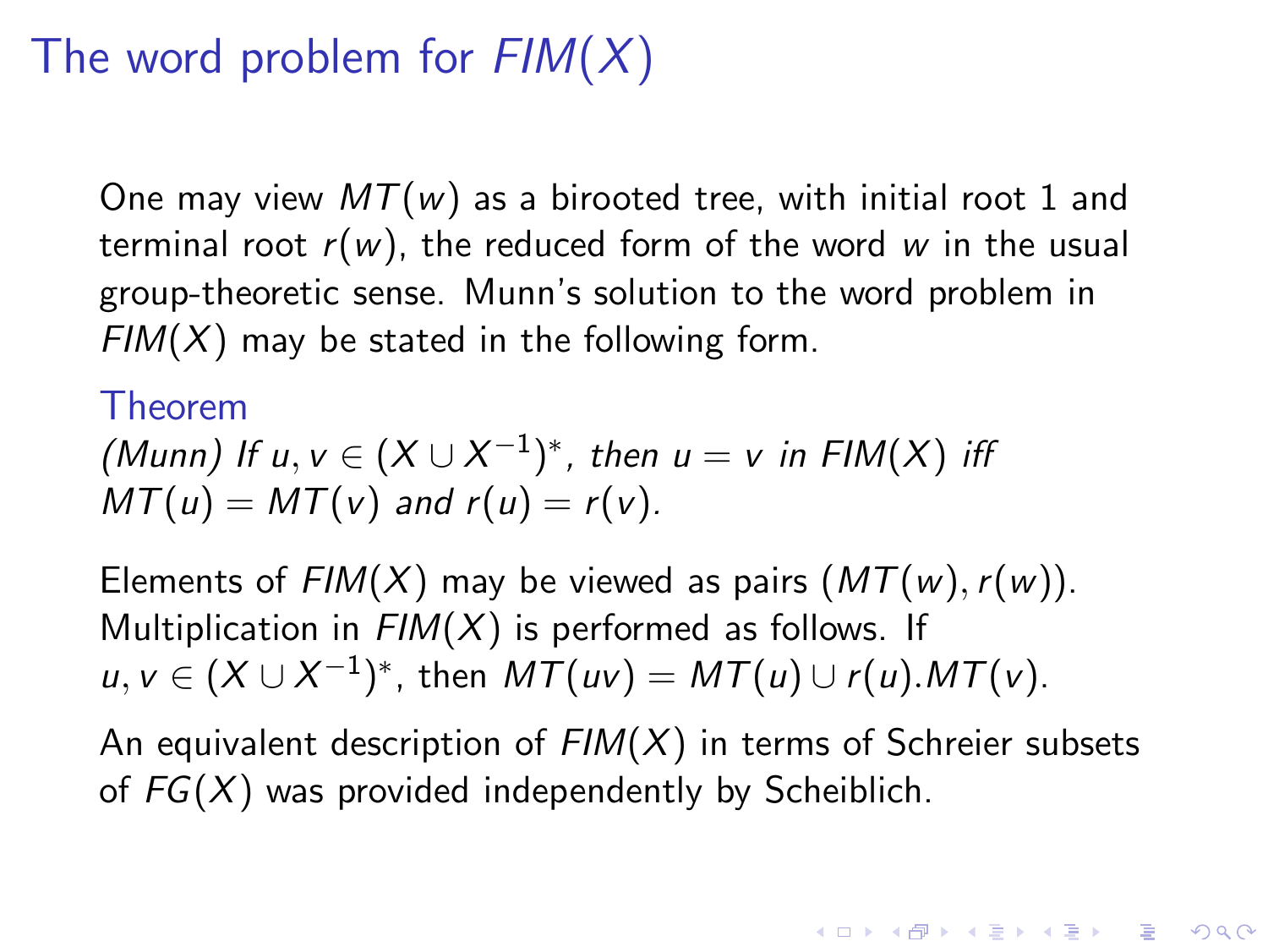### Basic structure of free inverse monoids

- $\blacktriangleright$  The idempotents of  $FIM(X)$  are the Dyck words, i.e. the words in  $(X \cup X^{-1})^*$  whose reduced form is 1 (and two such words represent the same idempotent in  $FIM(X)$  iff they span the same Munn tree).
- $\blacktriangleright$  The Green's relations  $D$  and  $J$  on  $FIM(X)$  coincide, and all D-classes are finite
- $\triangleright$  the maximal subgroups of  $FIM(X)$  are trivial.
- ► There is a natural homomorphism  $(MT(w), r(w)) \rightarrow r(w)$ from  $FIM(X)$  onto  $FG(X)$ , the maximal group homomorphic image of  $FIM(X)$ . This map is idempotent-pure, i.e. the inverse image of the identity of  $FG(X)$  is precisely the semilattice of idempotents of  $FIM(X)$ .

**A O A G A 4 O A C A G A 4 O A 4 O A A C A**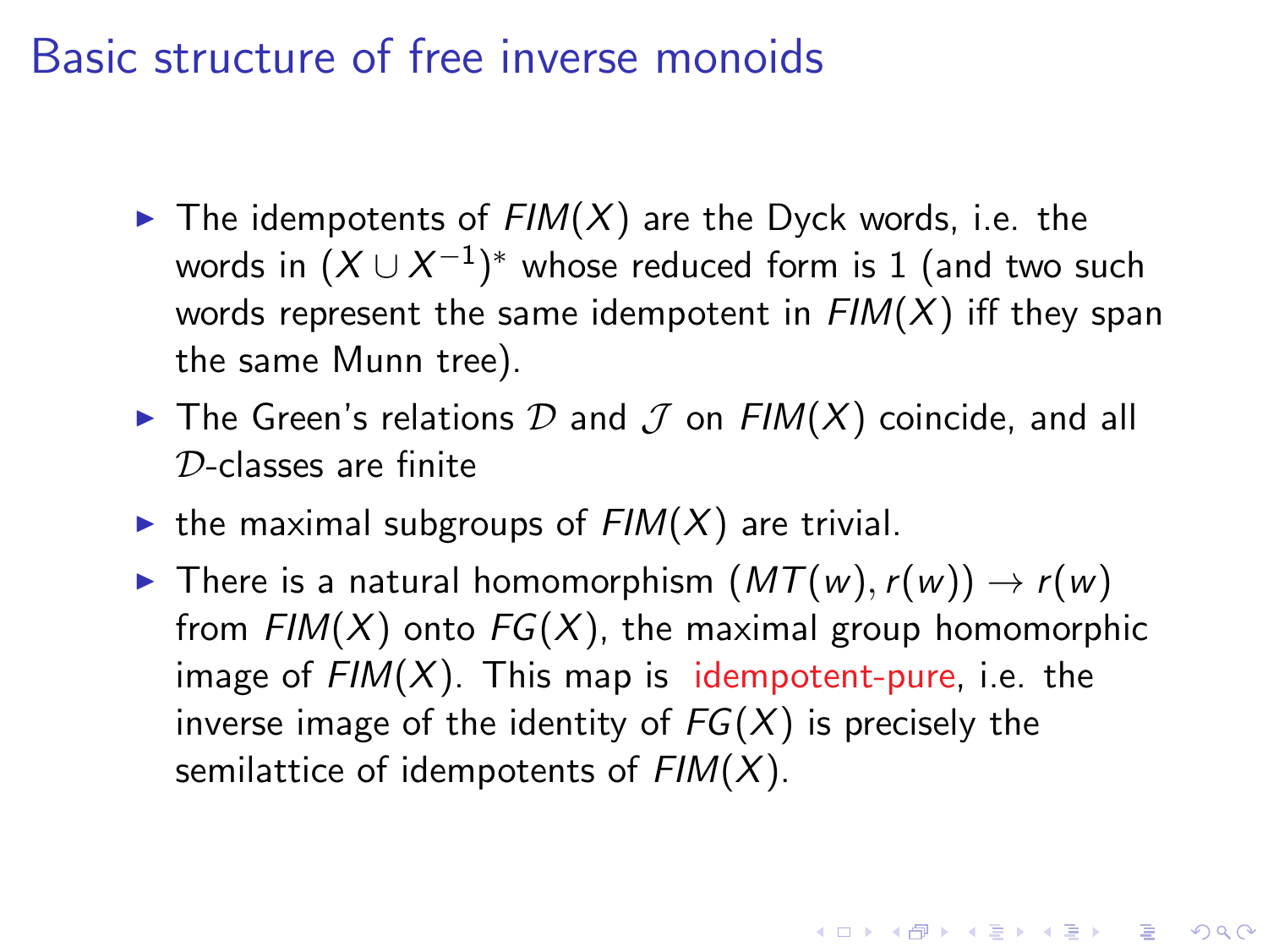## E-unitary inverse semigroups

An inverse semigroup  $S$  that admits an idempotent-pure homomorphism onto a group is referred to as an E-unitary inverse semigroup. Thus  $FIM(X)$  is an E-unitary inverse monoid.

Every inverse semigroup S admits a smallest congruence  $\sigma$  such that  $S/\sigma$  is a group: in fact  $\sigma$  is defined by  $a\sigma b$  iff there exists  $c \in S$  such that  $c \le a, b$ . Thus S is E-unitary iff the semilattice  $E(S)$  is a  $\sigma$ -class.

A theorem of McAlister states that every inverse semigroup T admits an  $E$ -unitary cover. That is, there exists an  $E$ -unitary inverse semigroup S and a surjective homomorphism  $\phi : S \to T$ such that if e and  $f$  are distinct idempotents of  $S$  then  $\phi(e) \neq \phi(f)$  in T. If S has maximal group image G then we say that  $T$  admits an  $E$ -unitary cover over  $G$ .

The structure of E-unitary inverse semigroups is determined by McAlister's "P-theorem". See the book by Lawson for much detail.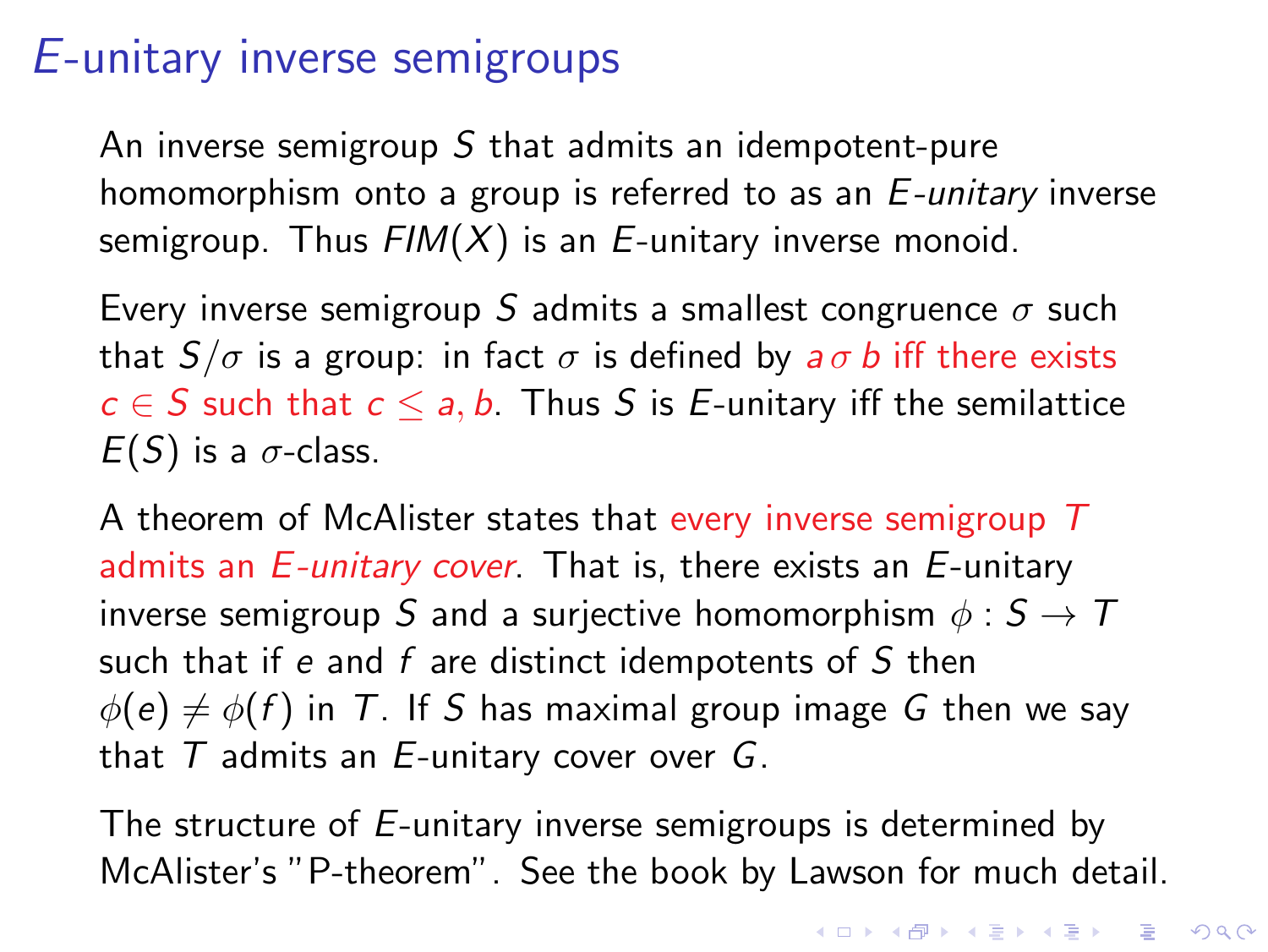## Problem 1: F-inverse monoids

An inverse monoid S is called  $F\text{-inverse}$  if each  $\sigma\text{-class}$  of S contains a maximal element.

Every F-inverse monoid is E-unitary, but the converse is false.

The free inverse monoid  $FIM(X)$  is F-inverse.

It is known that every inverse semigroup admits an  $F$ -inverse cover. However, if S is finite, the proof of this produces an infinite F-inverse cover.

**YO A REPART ARM ADD** 

Problem 1: Does every finite inverse semigroup admit a finite F-inverse cover?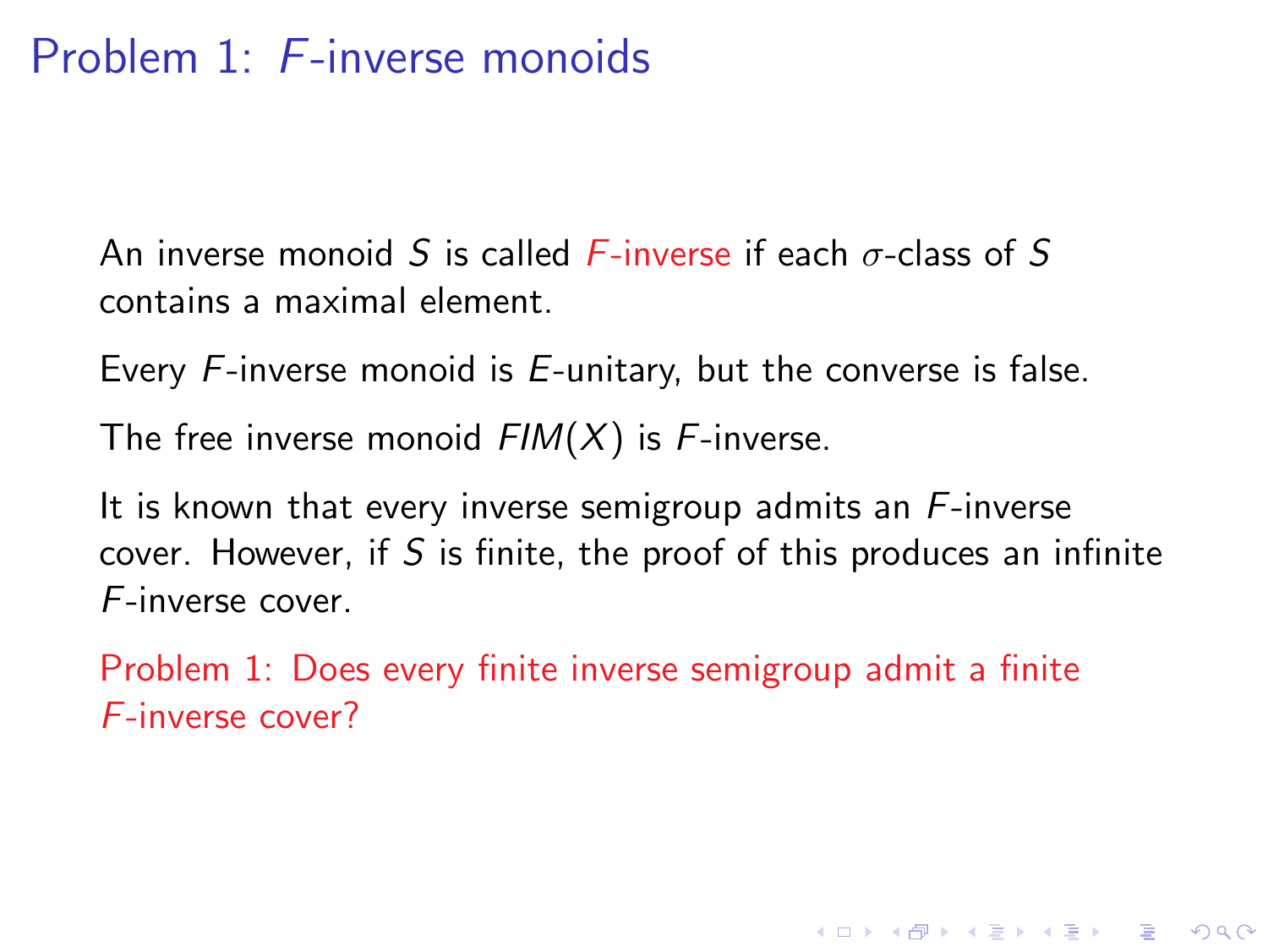### Presentations of inverse monoids:basic concepts

The inverse monoid M presented by a set X of generators and relations of the form  $u_i = v_i$  will be denoted by  $M = Inv \langle X : u_i = v_i \rangle$ . Here  $u_i, v_i \in (X \cup X^{-1})^*$ . M is the image of the free inverse monoid  $FIM(X)$  by the congruence generated by the defining relations, or equivalently, it is the quotient of  $(X \cup X^{-1})^*$  obtained by applying the relations  $u_i = v_i$  and the identities that define the variety of inverse monoids.

It is easy to see that  $G = Gp\langle X : u_i = v_i \rangle$  is the maximal group homomorphic image of the inverse monoid  $M = Inv\langle X : u_i = v_i \rangle$ . For example, the bicyclic monoid has a presentation  $Inv(a : aa^{-1} = 1)$  as an inverse monoid (and its maximal group image is  $\mathbb{Z}$ ). Of course  $FIM(X) = Inv\langle X : \emptyset \rangle$  and its maximal group image is  $FG(X)$ .

**KORK (FRAGE) EL PORCH**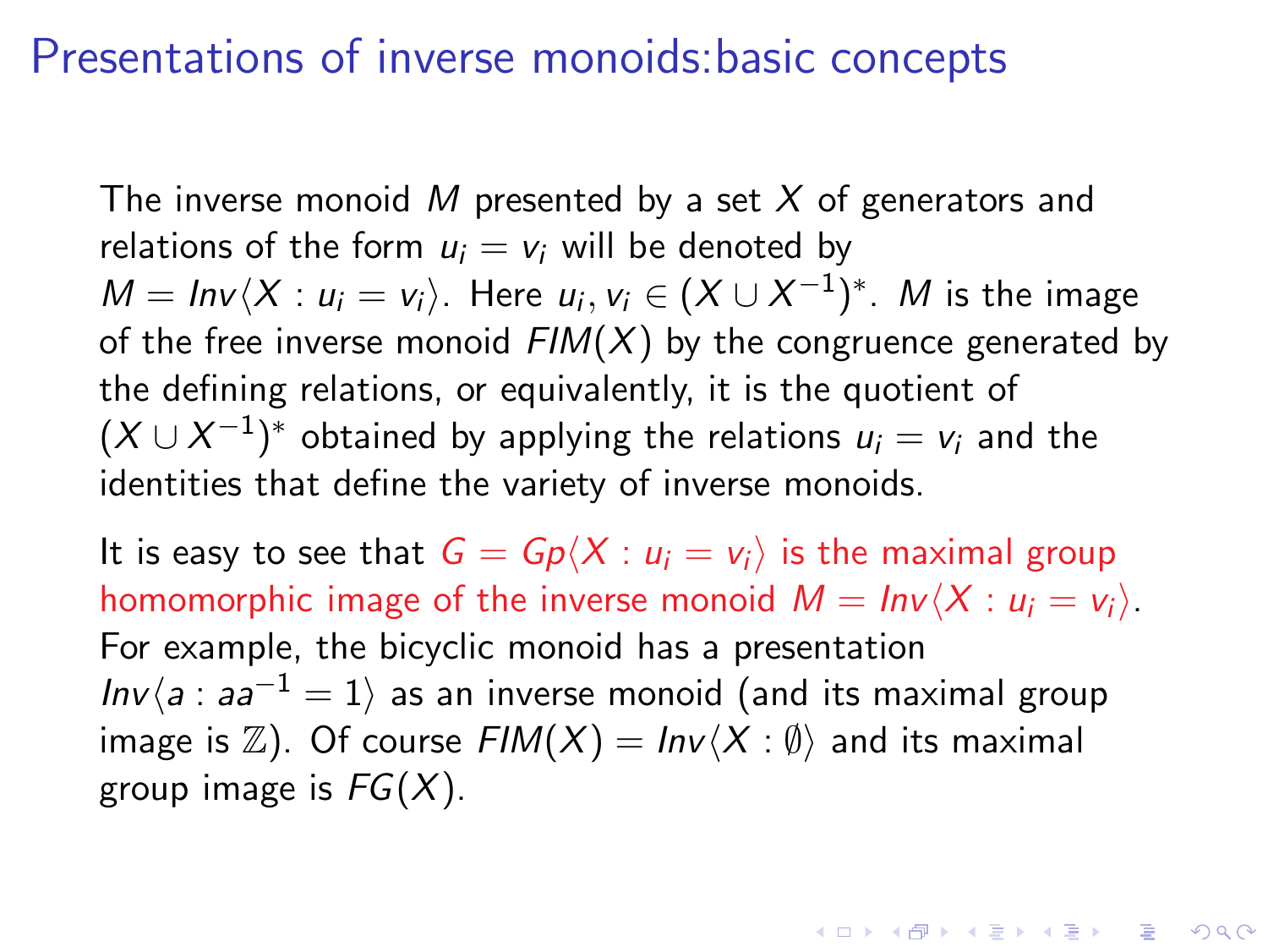# Problem 2: One-relation Semigroups

Magnus proved in the 1930's that every group with a single defining relation has decidable word problem. The corresponding problem for semigroups with a single defining relation remains unsolved.

Problem 2: Does every one-relation semigroup with a presentation of the form  $S = Sgp\langle X : u = v \rangle$  (where  $u, v \in X^*$ ) have decidable word problem?

There is considerable literature on this problem. Adian showed that the word problem for such a monoid is decidable if  $v = 1$ , i.e. if the semigroup is a monoid with presentation  $\mathcal{S} = \mathcal{M}$ on $\langle X : w = 1 \rangle$  for some word  $w \in X^+.$ 

The general problem remains open. A result of Adian and Oganessian reduces the word problem for one relation semigroups to the study of the word problem for semigroups with a presentation of the form  $S = Sgp\langle X : aub = avc \rangle$  where  $a, b, c \in X, b \neq c$  and  $u, v \in X^*$ . KID KA KERKER KID KO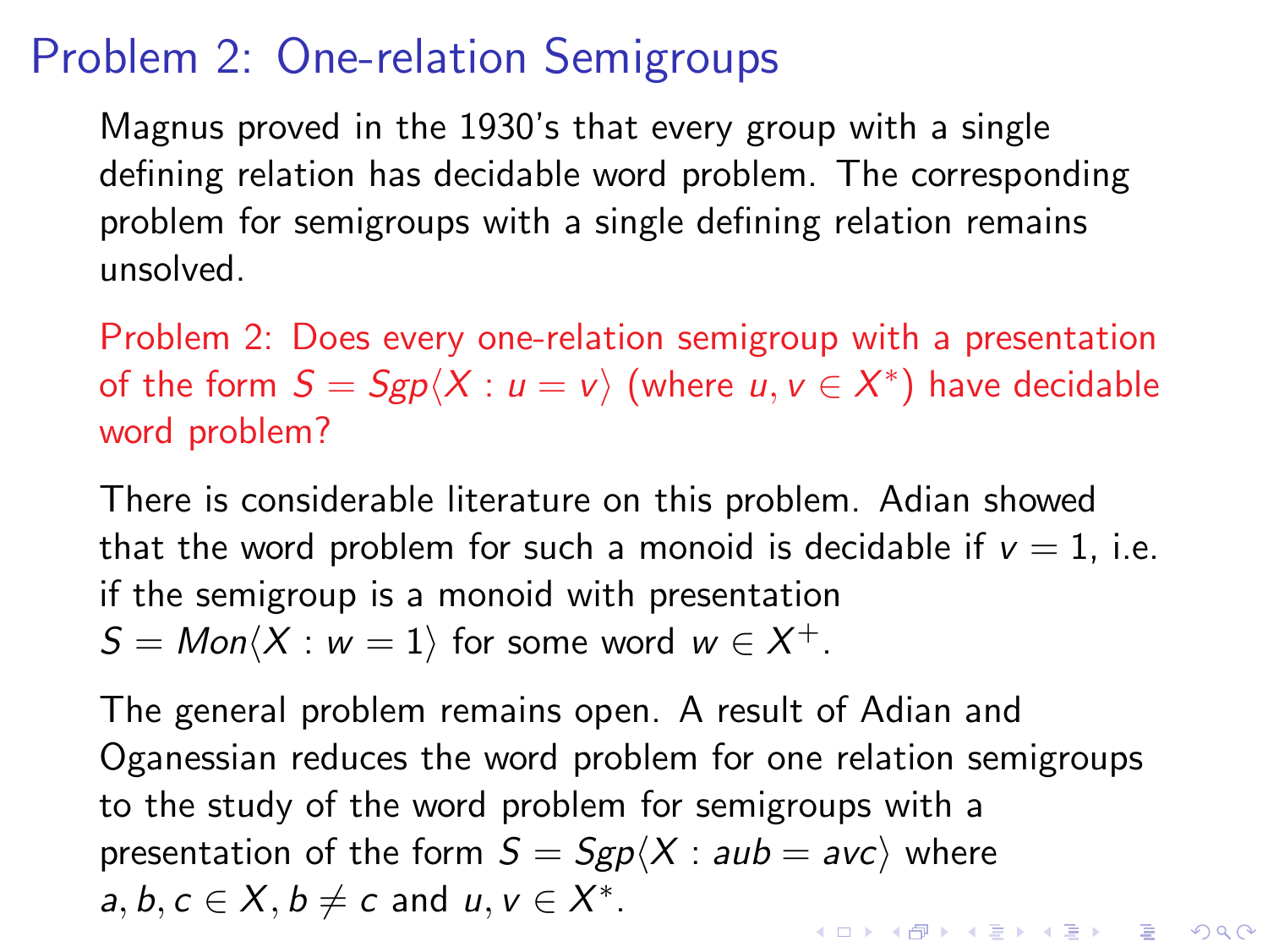### Problem 3: One-relator inverse monoids

The word problem for one-relator inverse monoids is at least as difficult as the word problem for one-relation semigroups.

#### Theorem

(Ivanov, Margolis, Meakin) If the word problem is decidable for every one relator inverse monoid of the form  $Inv\langle X : w = 1\rangle$ , for w a reduced word, then the word problem for every one relation semigroup Sgp $\langle X : \textcolor{red}{u} = \textcolor{red}{v} \rangle$  (for  $\textcolor{red}{u}, \textcolor{red}{v} \in X^+$ ) is decidable.

We restrict to inverse monoids defined by a single defining relation corresponding to a cyclically reduced word w. Even in this case we are not able to solve the problem.

Problem 3: Is the word problem decidable for all one-relator inverse monoids of the form  $Inv\langle X : w = 1 \rangle$ , for w a cyclically reduced word?

LED KAP KID KID I DAG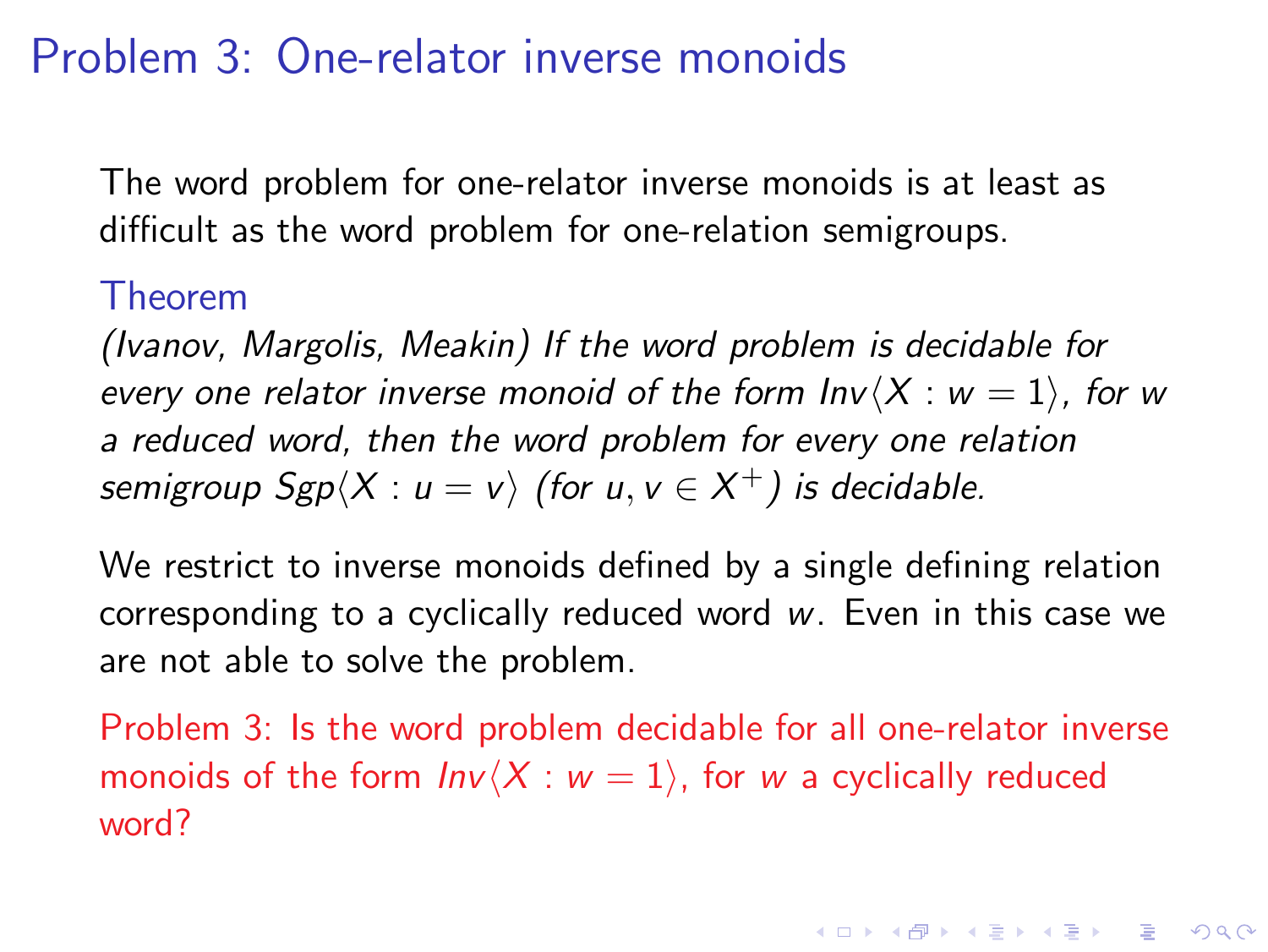### More on one-relator inverse monoids

Some positive information about inverse monoids of the form  $M = Inv\langle X : w = 1 \rangle$  when w is a cyclically reduced word in  $(X \cup X^{-1})^*$  is provided by the following theorem, the proof of which makes heavy use of Schützenberger graphs, van Kampen diagrams, and an asphericity result for a class of two-relator groups due to Ivanov and Meakin.

#### Theorem

(Ivanov, Margolis, Meakin) Every inverse monoid of the form  $M = Inv\langle X : w = 1 \rangle$ , where w is a cyclically reduced word, is E -unitary.

See the paper S.V. Ivanov, S.W. Margolis and J.C. Meakin, "On one-relator inverse monoids and one-relator groups", J. Pure Appl. Algebra 159 (2001), 83-111 for a proof of this result.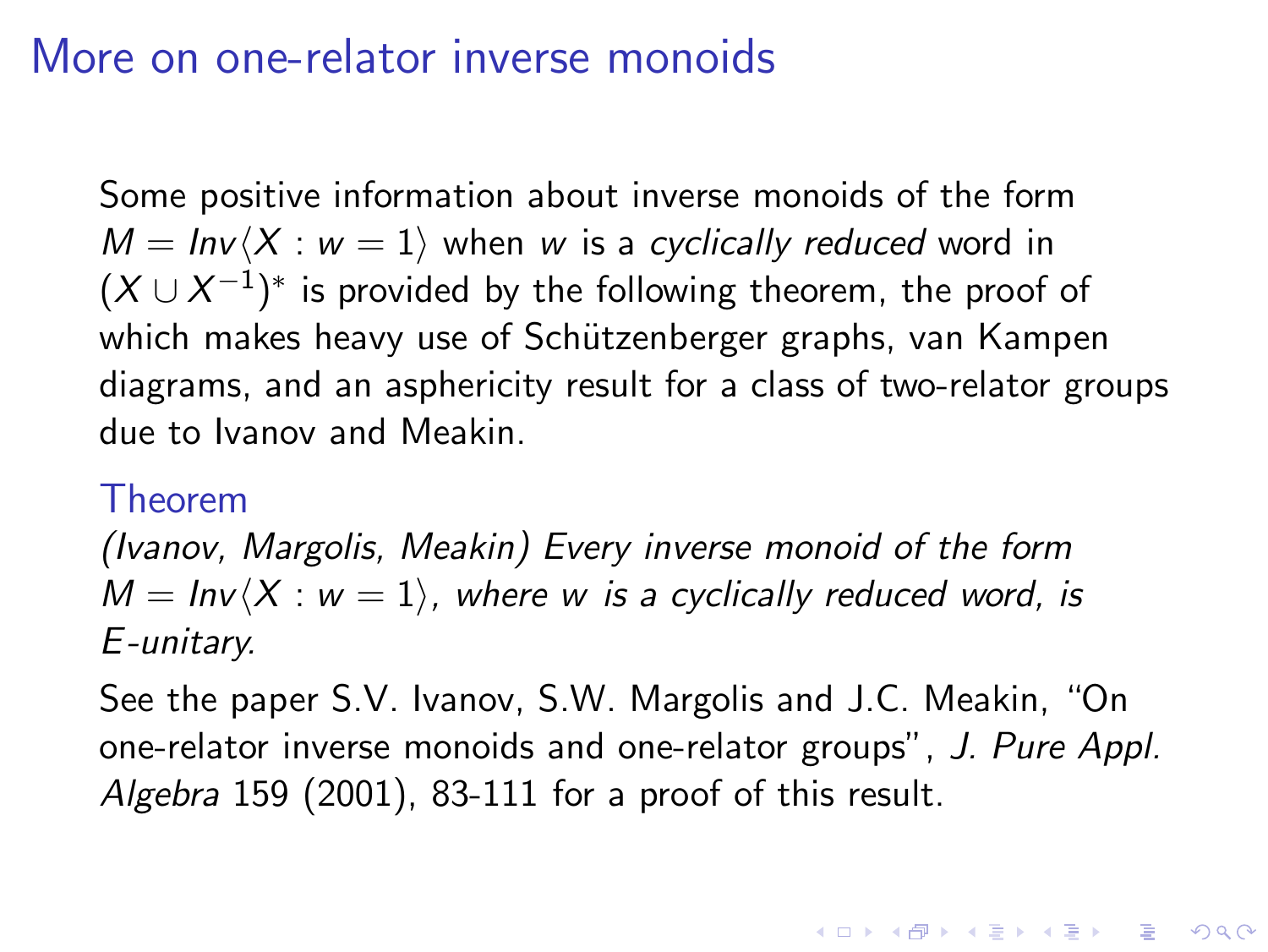# Problem 4: The Prefix Membership Problem

Since inverse monoids of the form  $M = Inv(X : w = 1)$ , where w is a cyclically reduced word, are  $E$ -unitary, it follows that their Schützenberger graphs embed naturally in the Cayley graph of the corresponding one relator group  $G = Gp(X : w = 1)$ . From this it follows that the word problem for  $M$  can be reduced to the corresponding prefix membership problem in G.

The prefix submonoid of G is the submonoid  $P(w)$  of G generated by the prefixes of the word  $w$ . The corresponding prefix membership problem is the problem of deciding membership in the prefix submonoid  $P(w)$  of G.

Problem 4: Is the prefix membership problem decidable for every cyclically reduced word w?

A positive solution to the prefix membership problem implies a positive solution to the word problem for the corresponding one-relator inverse monoid, but it is not known if the converse is true.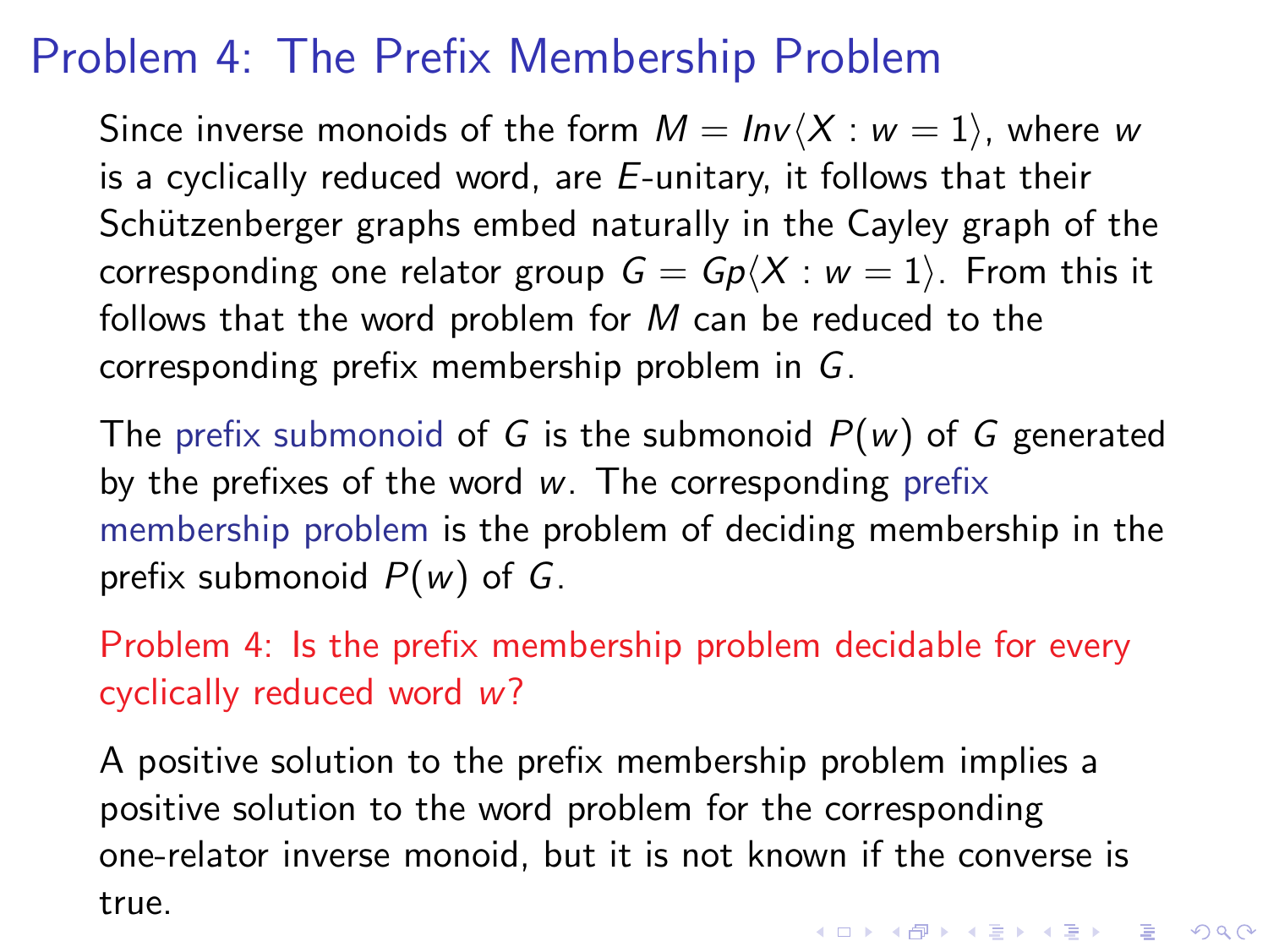# Unit cyclic conjugates

Let  $M = Inv\langle X : w = 1 \rangle$  where w is a cyclically reduced word. If w can be factored as  $w \equiv uv$ , then vu is a cyclic conjugate of w.

vu is called a unit cyclic conjugate of  $w \equiv uv$  if  $vu = 1$  in M. Then we can factor  $w \equiv u_1u_2\ldots u_k$  where  $u_i \ldots u_nu_1 \ldots u_{i-1}$  are all the unit cyclic conjugates of w.

#### **Proposition**

Each  $u_i$  in the factorization above is in the group of units of M and the group of units is generated by the  $u_i, i = 1, \ldots k$ . In particular, if w has no proper unit cyclic conjugates, then M has trivial group of units.

<span id="page-14-0"></span>Question: Is the problem of finding all unit cyclic conjugates of w algorithmically equivalent to the word problem for M?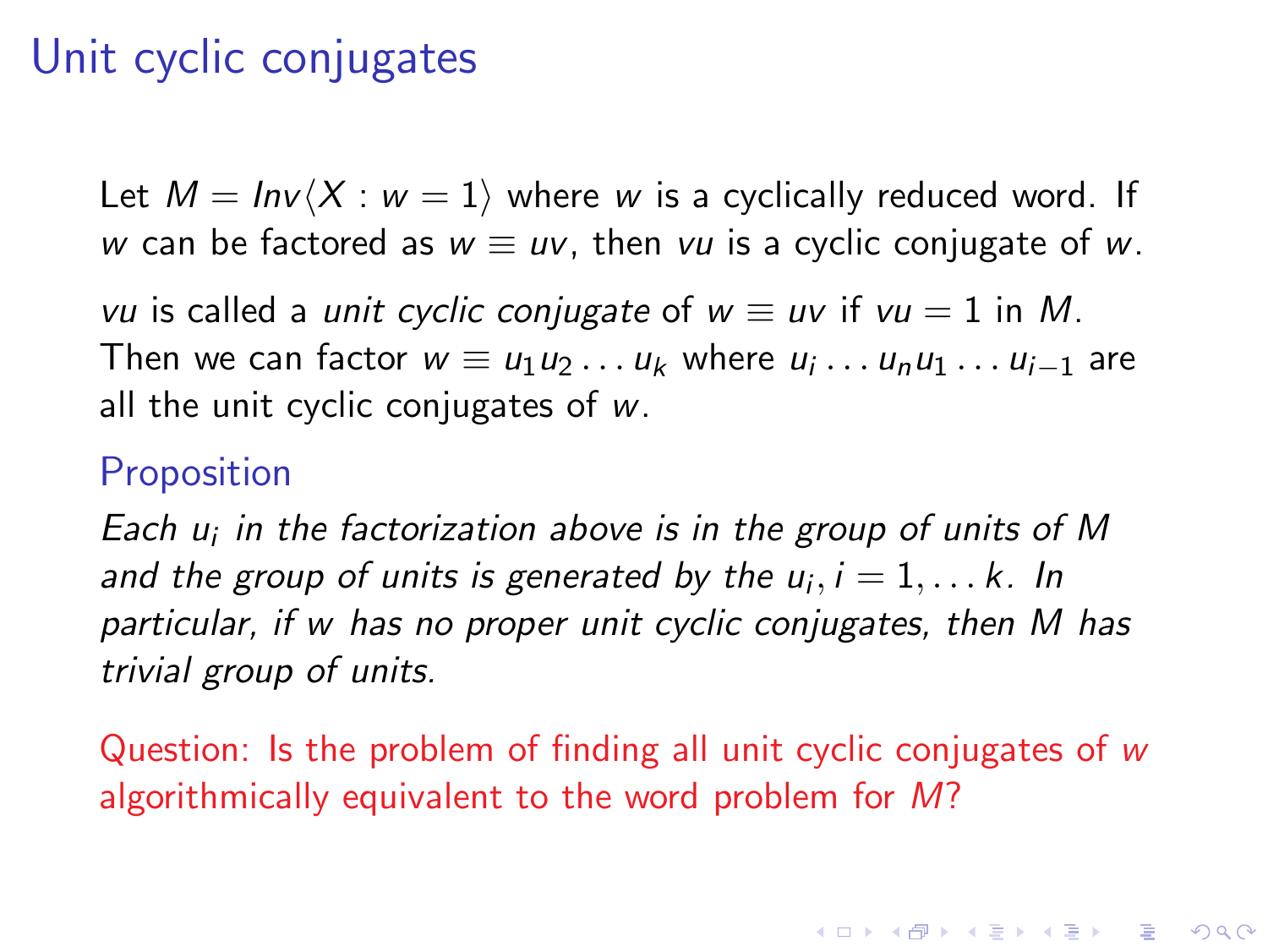# Problem 5: Amalgams of inverse semigroups

The structure of amalgamated free products of groups is well known. In particular the word problem for an amalgamated free product  $G *_{U} H$  of groups is decidable if the ambient groups G and H have solvable word problems and the embeddings of  $U$  in  $G$  and H are sufficiently pleasant.

An early theorem about amalgams of inverse semigroups due to T.E. Hall guarantees that the category of inverse semigroups satisfies the strong amalgamation property (unlike the category of semigroups, that does not satisfy even the weak amalgamation property). On the other hand, the structure of an amalgamated free product  $S * U T$  of inverse semigroups is not well known.

Problem 5. Under what conditions on the inverse semigroups S and  $T$  and the embeddings of U in S and T is the word problem for  $S \ast_U T$  in the category of inverse semigroups decidable?

<span id="page-15-0"></span>A result of Cherubini, Meakin and Piochi shows that this is true if S and T are finite. (Not true for semigroup[s -](#page-14-0) [Sa](#page-16-0)[p](#page-14-0)[ir](#page-15-0)[\)](#page-16-0)<br>All the set of the semigroups - Sapir)